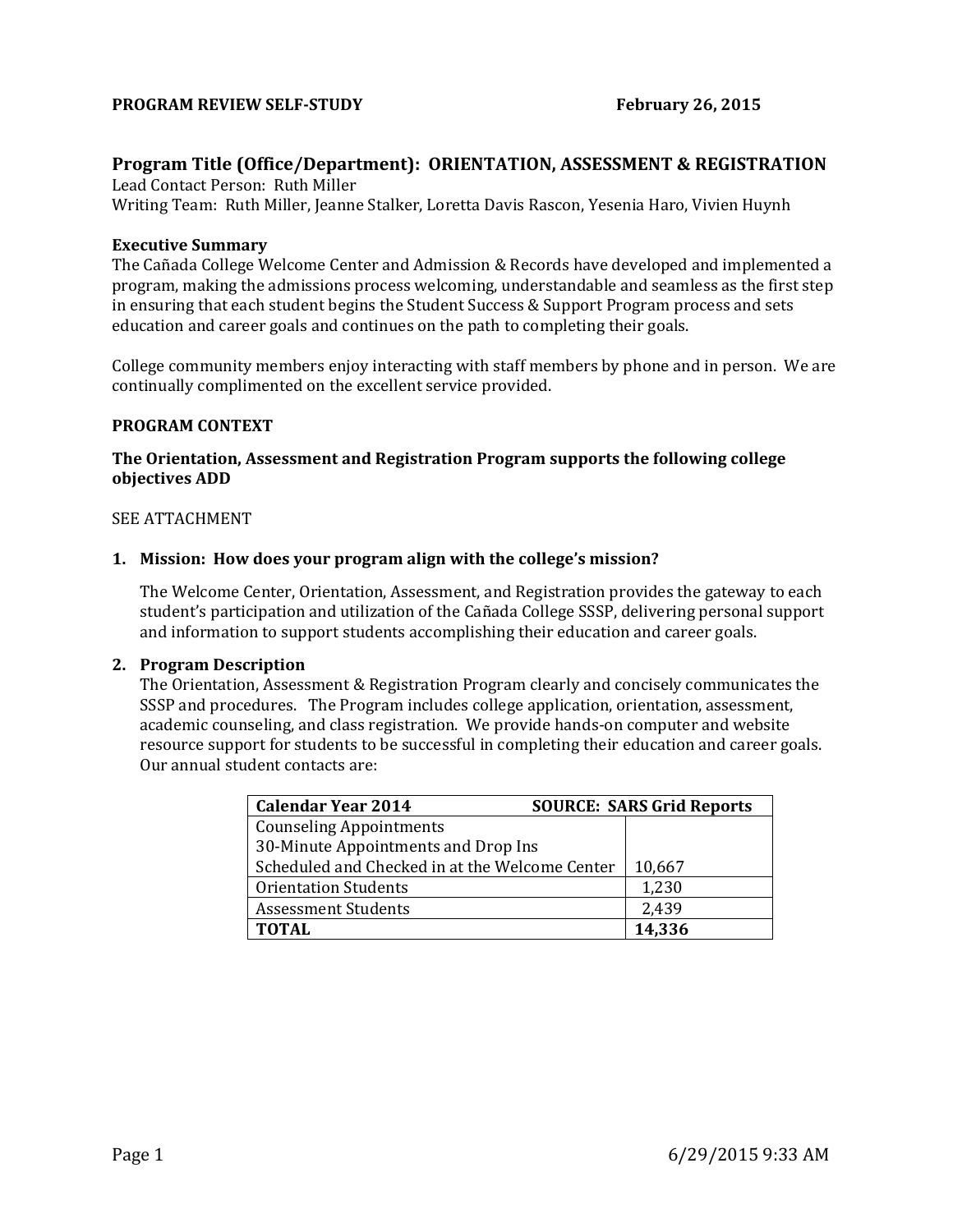The Orientation, Assessment and Registration Program provides the core elements of the SSSP as shown in the chart below.



#### ORIENTATION, ASSESSMENT & REGISTRATION PROGRAM

**3. Community and Labor Needs: Describe how changes in community needs, employment needs, technology, licensing, or accreditation affect your program. NOT APPLICABLE**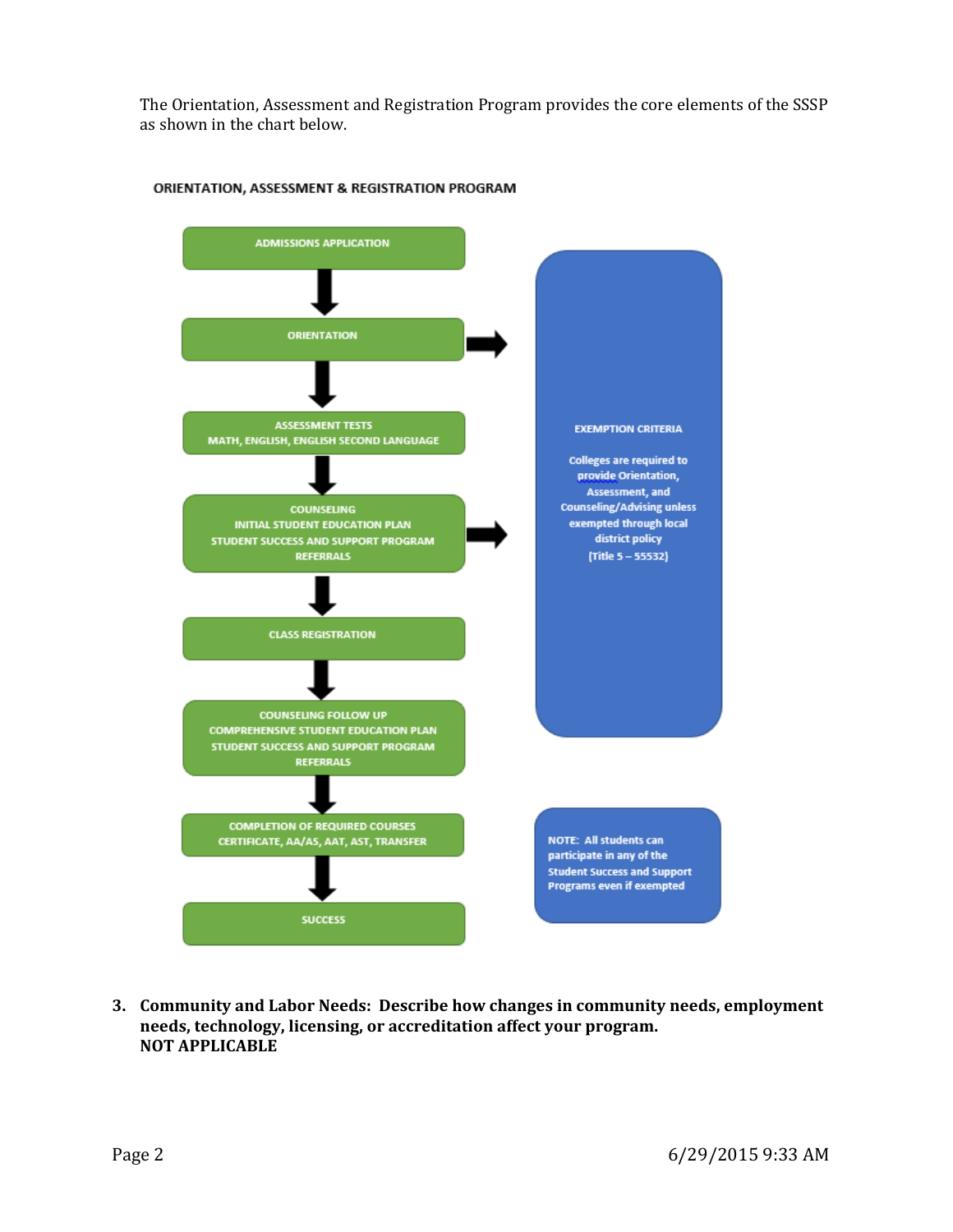# **Looking Back 2013-14**

## **4. Describe major accomplishments.**

Orientation and Assessment staff of 3 employees implemented the following:

- Developed and created the Orientation/Assessment presentation and a more informative website with schedules, Assessment Preparation resource, and updated order of core SSSP components.
- Created a new, streamlined New Student Orientation presentation based on feedback on previous year's New Student Orientation Survey and Satisfaction Survey that showed a 98% satisfaction rate.
- Directed all students registering for Orientation/Assessment to the Assessment Preparation resources on our Cañada College Assessment website, and trained Outreach Campus Ambassadors in showing new, first-time college students where to access the Assessment Preparation resources.
- Improved New Student Orientation attendance by providing a consistent weekly schedule plus Tuesday Evening, Saturday, and Spanish Orientations to better serve working and Spanish speaking students (HSI). We call each student one day before to confirm attendance and/or reschedule.
- Supported SSSP by creating and presenting a new hands-on training at the computer to teach how to use college online resources vital to student success:
	- o Website information
	- o WebSMART
	- o WebSCHEDULE
	- o WebACCESS
	- o MY.SMCCD.EDU
- Created a new, step-by-step Registration Ticket to streamline registration
- Created an improved version of the New Student Handbook with step-by-step instructions on using Online Resources, required to be able to register for classes and access information about SSSP Programs
- Added a Campus Tour to better acclimate students to the Cañada College campus and trained ASSC students to support tours during PEP
- Recruited Math Jam and Word Jam participants after each Basic Skills Level Math and English class placement and during the New Student Orientation presentation
- Provided Annual Math Jam and Word Jam Class Placement Reports of all participants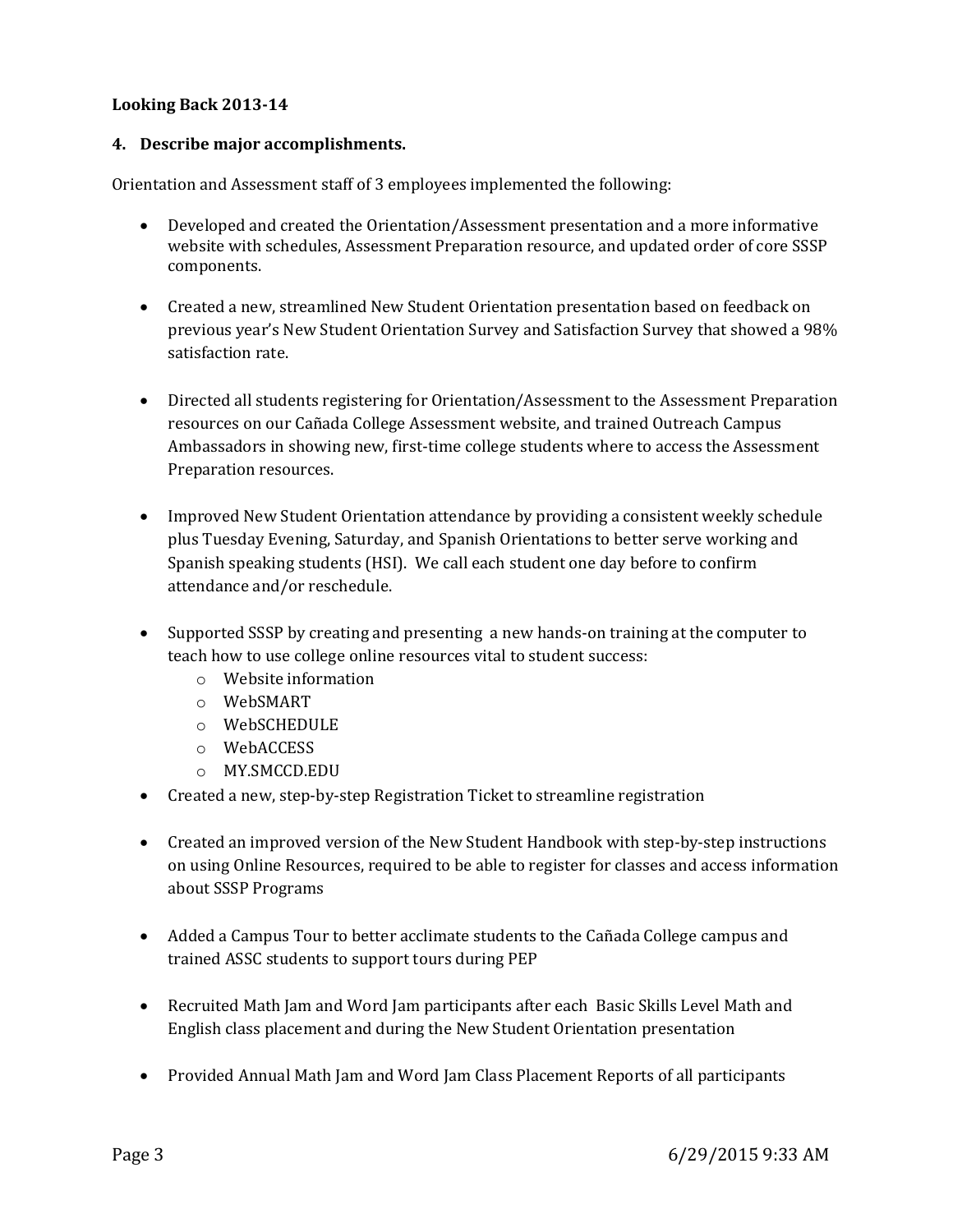- Supported Student Success College Tour Field Trips sponsored by Transfer, EOPS, TRIO by providing easy access to the program registration and data to follow up with students to ensure attendance after initial registration
- Configured main phone line and Welcome Center schedule so that all callers and walk-ins are served by a Welcome Center staff member during regular business hours.
- **5. Impact of Resource Allocations:** Describe the impact to date that each new resource (staff, non-instructional assignment, equipment, facilities, research, funding) has had on your program/department/office and measures of student success or client satisfaction. **NOT APPLICABLE**

# **Current State of the Program 2014-15**

**6. State of the Program**

## **A. Describe the current state of the program (include strengths and challenges).**

### **Strengths:**

- 70% of students who attended Orientation register for classes.
- Efficient, Comprehensive and Concise Orientation Presentation Format
- Informative New Student Handbook with a directory of SSSP
- Face-to-face support at the Welcome Center and at computers for all aspects of the application, orientation, assessment, class registration, fee payment, financial aid, and scheduling of Counseling appointment for initial and comprehensive SEP
- Experienced, knowledgeable and resourceful Staff

### **Opportunities:**

 Increase intrusive student follow-up through counseling services, contacting each student to set up a second 30-minute appointment with a counselor to create a comprehensive student education plan with referral to appropriate campus SSSP and continual guidance throughout each semester on action plans to complete education and career goals

### **Challenges:**

- Students completing required actions to attend Orientation, Assessment, and Counseling appointments, and completing class registration in a timely manner to ensure availability of the classes on their SEP
- New-first-time college students did not understand that after the April Priority Enrollment Program Orientations and Assessments that they could register for BOTH summer and fall classes

### **Accomplishments:**

• Increased follow up with first-time college students to ensure they return for their second counseling appointment to declare their major/career goal and create their comprehensive long-term, multi-semester SEP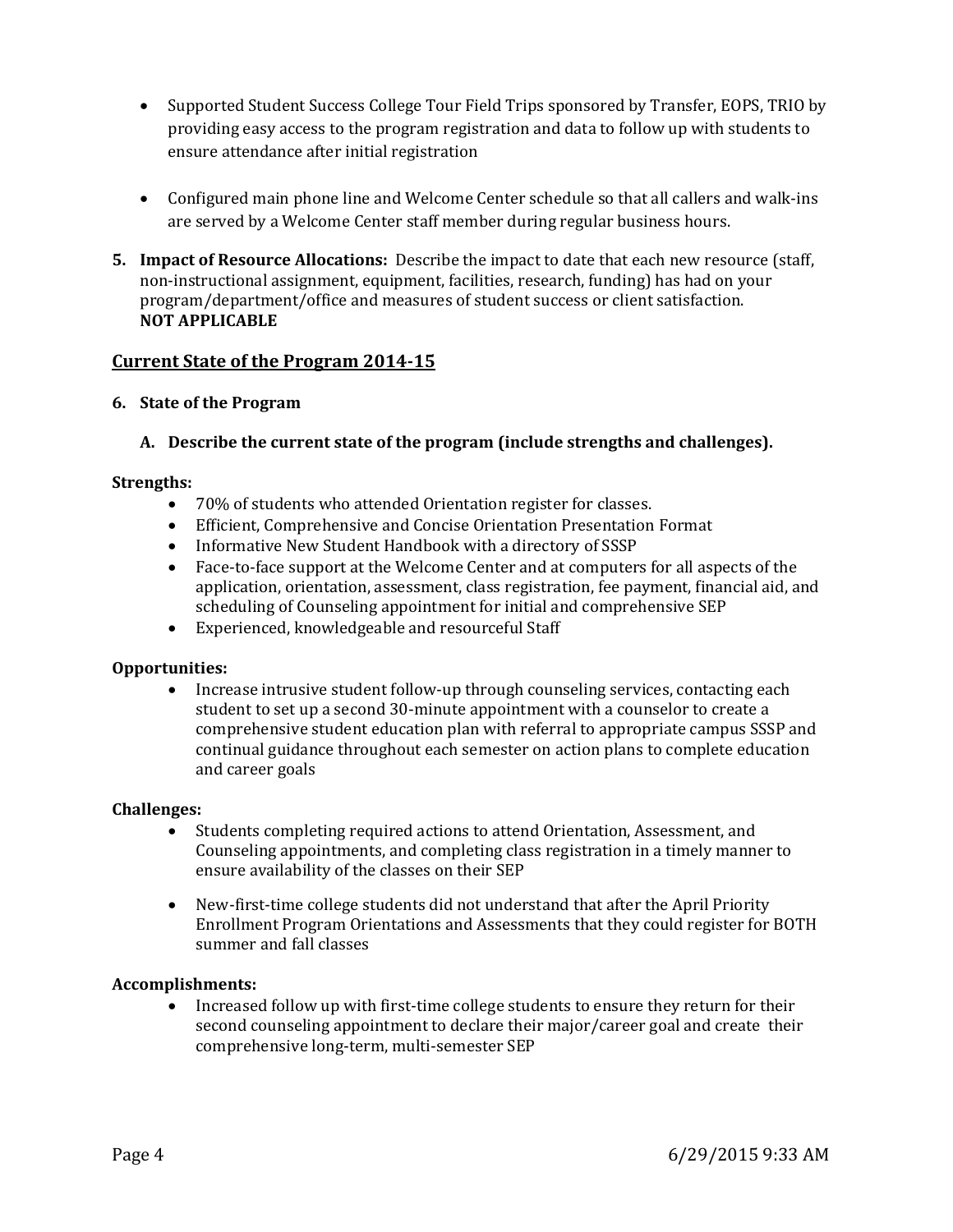- Revised SSSP Online Resource Presentation from PowerPoint Presentation slides to an interactive hands-on demonstration of the Website, WebSMART, WebACCESS, and WebSCHEDULE in addition to the set-up of each student's my.smccd.edu email account.
- Provided instruction to each student completing the Math, English and/or ESL assessment test about their Cañada College class placement, explaining which classes are remedial, basic skills level and which classes that are college-level, transferrable to a four-year college.
- Created a Student SSSP Referral section on the Summer/Fall 2014 Registration Ticket for the counselors to refer students to the following:

| <b>Student Success &amp; Support Programs Referrals</b> |                                      |                               |  |  |  |  |
|---------------------------------------------------------|--------------------------------------|-------------------------------|--|--|--|--|
| <b>Associated Canada College</b>                        | <b>Community Based English</b>       | Math Jam                      |  |  |  |  |
| Students/Student Life                                   | Tutoring/English Second Language     |                               |  |  |  |  |
| A2B                                                     | <b>Disability Resource Center</b>    | Physics Jam                   |  |  |  |  |
| Athletes<br>Extended Opportunity Programs &             |                                      | <b>Psychological Services</b> |  |  |  |  |
|                                                         | Services                             |                               |  |  |  |  |
| Beating the Odds                                        | Financial Aid                        | Transfer                      |  |  |  |  |
| <b>College for Working Adults</b>                       | Honors Transfer Program              | <b>TRIO</b>                   |  |  |  |  |
| CARE/CalWORKs                                           | <b>International Student Program</b> | Veteran                       |  |  |  |  |
| Career Center                                           | Learning Center                      | Word Jam                      |  |  |  |  |
|                                                         |                                      | <b>STEM Majors</b>            |  |  |  |  |

The following chart shows the number of students who applied, attended orientation, assessment, met with a counselor, and registered for classes.

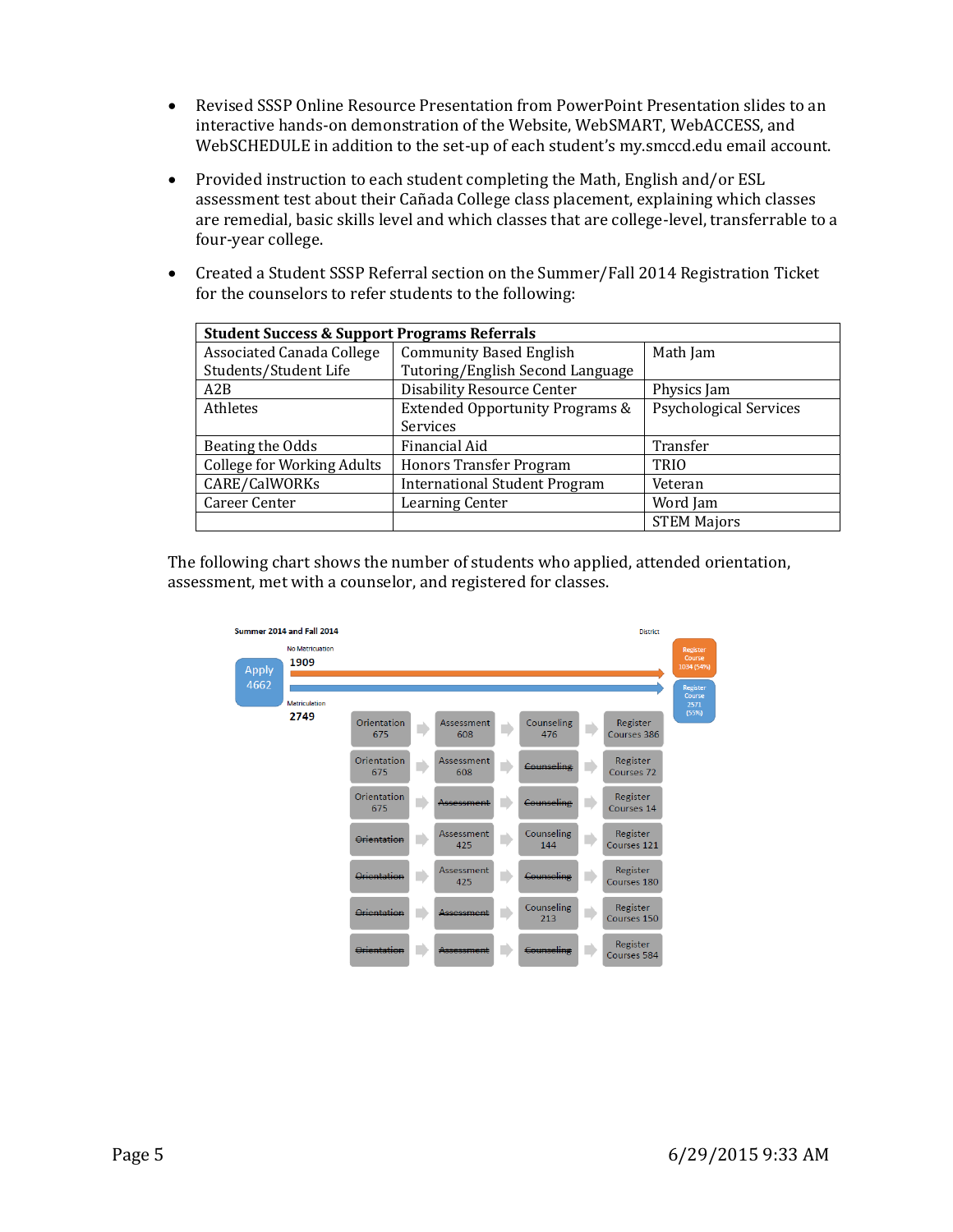**The Math Placement trend shows that students are coming in less prepared for college level classes over the past five years, and the number of total test takers has decreased, aligning with enrollment decline.**



**The Reading Placement trend shows that students are coming in less prepared for college level classes over the past five years, and the number of total test takers has decreased, aligning with enrollment decline in the past five years.**

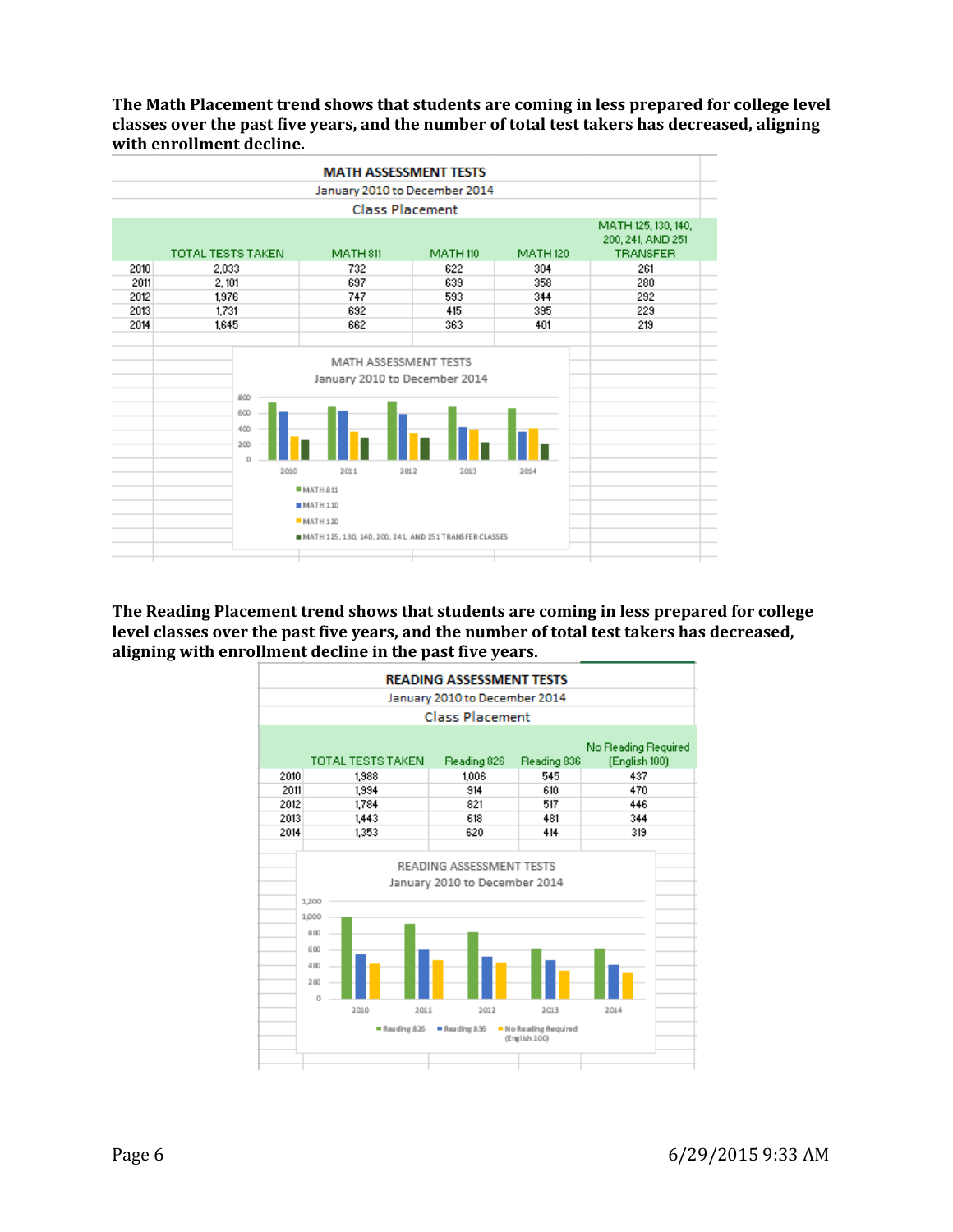**The English/Composition Placement trend shows that students are coming in at the same level of unpreparedness over the past five years, and the number of total test takers has decreased, aligning with enrollment decline.**



**The ESL Reading Placement trend shows that the majority of students (35-39%) continue to place in ESL Reading Level 2 of the 5 pre-college level classes. Only 6% of students place in the college level ESL Reading class, showing a high demand for ESL classes in the past five years.**

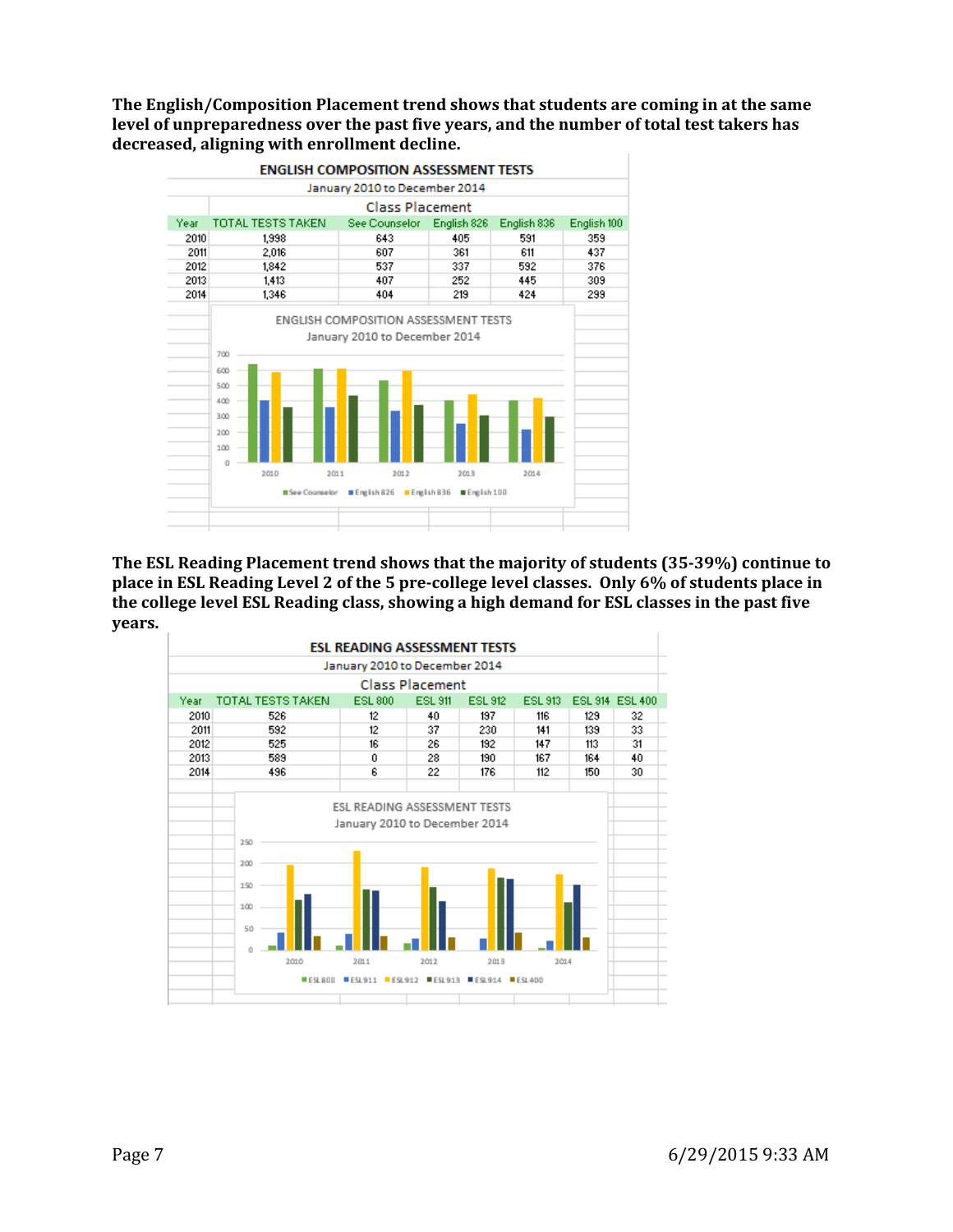**The ESL Grammar Placement trend shows that the majority of students (47-53%) continue to place in ESL Grammar Level 2 of the 5 pre-college level classes and only 1-2% of students place in the college level ESL Reading class, showing a high demand for ESL classes.**



## **B. What changes could be implemented to improve your program?**

- Add an additional week of Sequoia Union High School District for Special Student Population in March before regular April PEP Orientations/Assessments
- Offer more Orientation/Assessment sessions two weeks before the start of the semester to support student class registration prior to class cancellation deadline dates
- Add a true false question about when to register for Summer and/or Fall classes in the Summer/Fall 2015 New Student Orientation Pre- and Post-Survey

## **7. Service Area Outcomes (SAOs) Assessment and Student Learning Outcomes (SLOs) Assessment**

A. State your current year SAOs and SLOs.

### **SAO 2014-15**

Enhance student satisfaction of the Cañada College Orientation, Assessment and Registration Program after attending the Orientation session.

## **SLO 2014-15**

Increase student knowledge of the Cañada College SSSP and services by 10% at Post-Survey to sustain the efforts of students to be successful in completing their educational and career goals.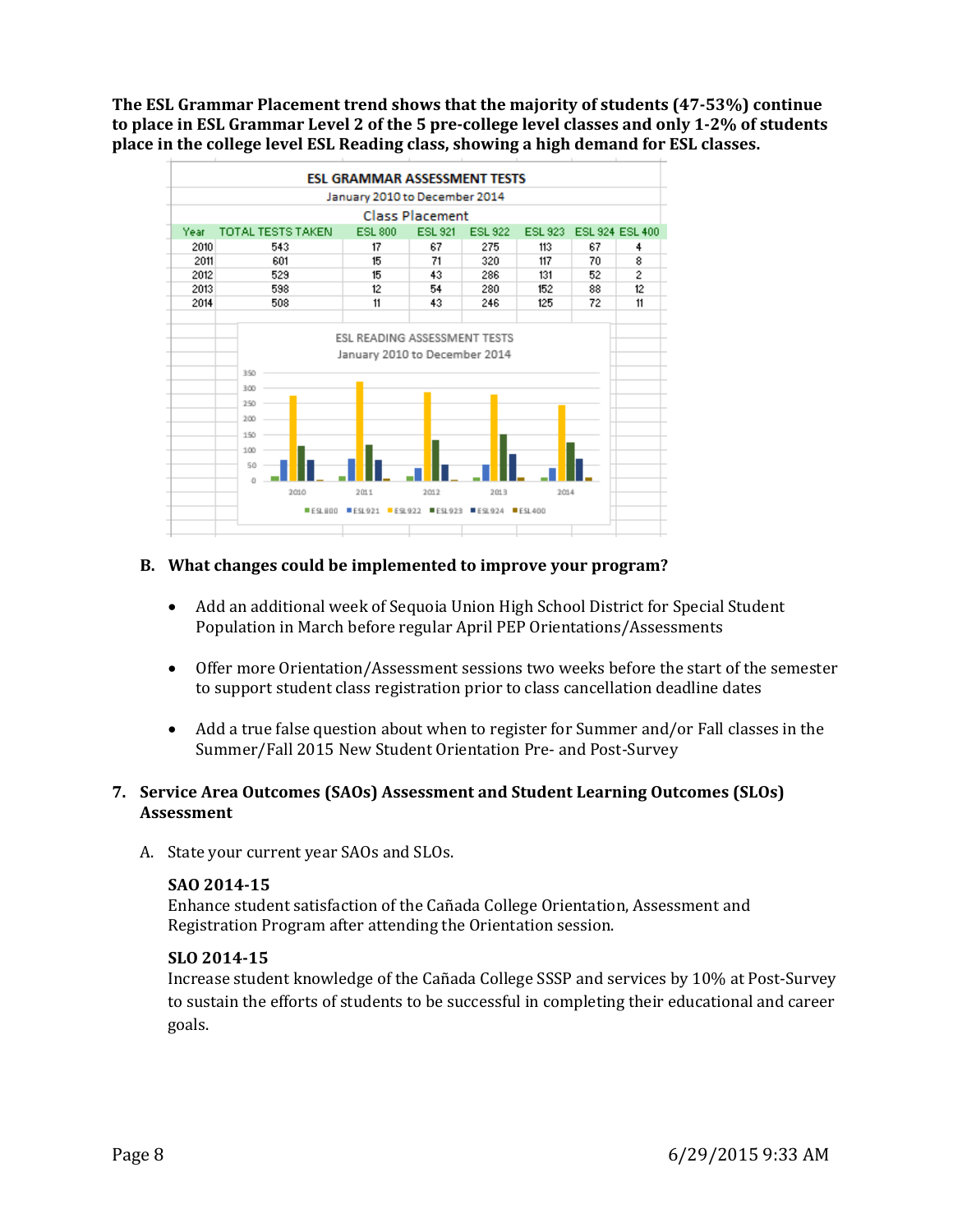B. Describe your program's SAO Assessment Plan.

# **SAO Assessment:**

At the end of each Orientation students complete a New Student Orientation Satisfaction Survey and the responses to the question: Would you recommend this Orientation to a friend?

C. Summarize the findings of your program's SAO Assessments From Student Satisfaction Survey - 685 students responded positively



What are some improvements that **have been**, or can be, implemented as a result of SAO Assessment?

Added part-time hourly Office Assistant II support in June 2014, and hired a full-time Retention Specialist employee starting January 2015 to increase the follow up in referring new students to SSSP and following up with students to complete class registration

Installed additional computer work station at the Welcome Center to increase the ability to serve students more efficiently

D. Describe your program's SLO Assessment Plan.

**SLO Assessment**: Welcome Center Staff administers a pre- and post-survey to measure the New Student Orientation attendees' increase of knowledge in the following areas:

| CAÑADA COLLEGE NEW STUDENT ORIENTATION<br>SUMMER/FALL 2014 PRE-SURVEY                                       |                                                                                                                                                                                                                                |                 |                                                                                                                |  |  |  |  |
|-------------------------------------------------------------------------------------------------------------|--------------------------------------------------------------------------------------------------------------------------------------------------------------------------------------------------------------------------------|-----------------|----------------------------------------------------------------------------------------------------------------|--|--|--|--|
| PLEASE CIRCLE YOUR ANSWERS BEFORE NEW STUDENT ORIENTATION<br>1. I can access my student my.smccd.edu email. |                                                                                                                                                                                                                                |                 |                                                                                                                |  |  |  |  |
| <b>Strongly Agree</b>                                                                                       | Agree                                                                                                                                                                                                                          | <b>Disagree</b> | <b>Strongly Disagree</b>                                                                                       |  |  |  |  |
| 2. I can Login to WebSMART to register for classes.                                                         |                                                                                                                                                                                                                                |                 |                                                                                                                |  |  |  |  |
| <b>Strongly Agree</b>                                                                                       | Agree                                                                                                                                                                                                                          | <b>Disagree</b> | <b>Strongly Disagree</b>                                                                                       |  |  |  |  |
| 3. I understand my assessment test results.                                                                 |                                                                                                                                                                                                                                |                 |                                                                                                                |  |  |  |  |
| <b>Strongly Agree</b>                                                                                       | Agree                                                                                                                                                                                                                          | <b>Disagree</b> | <b>Strongly Disagree</b>                                                                                       |  |  |  |  |
| 4. I know the classes to take this semester to meet my educational goal.                                    |                                                                                                                                                                                                                                |                 |                                                                                                                |  |  |  |  |
| <b>Strongly Agree</b>                                                                                       | Agree                                                                                                                                                                                                                          | <b>Disagree</b> | <b>Strongly Disagree</b>                                                                                       |  |  |  |  |
| What important question do you have on your mind today that you'd like us to answer?                        |                                                                                                                                                                                                                                |                 |                                                                                                                |  |  |  |  |
| Your Education Goal - PLEASE CHECK AND FILL IN SUBJECT                                                      |                                                                                                                                                                                                                                |                 |                                                                                                                |  |  |  |  |
| <b>Transfer to 4-year College</b>                                                                           | Certificate Subject and the control of the control of the control of the control of the control of the control of the control of the control of the control of the control of the control of the control of the control of the |                 | G# Contract to the contract of the contract of the contract of the contract of the contract of the contract of |  |  |  |  |
|                                                                                                             | Associate's Degree Subject entertainment and all the contract of the contract of the contract of the contract of the contract of the contract of the contract of the contract of the contract of the contract of the contract  |                 | Other than the contract of the contract of the contract of the contract of the contract of the contract of the |  |  |  |  |
|                                                                                                             | Associate's Transfer Degree Subject                                                                                                                                                                                            |                 |                                                                                                                |  |  |  |  |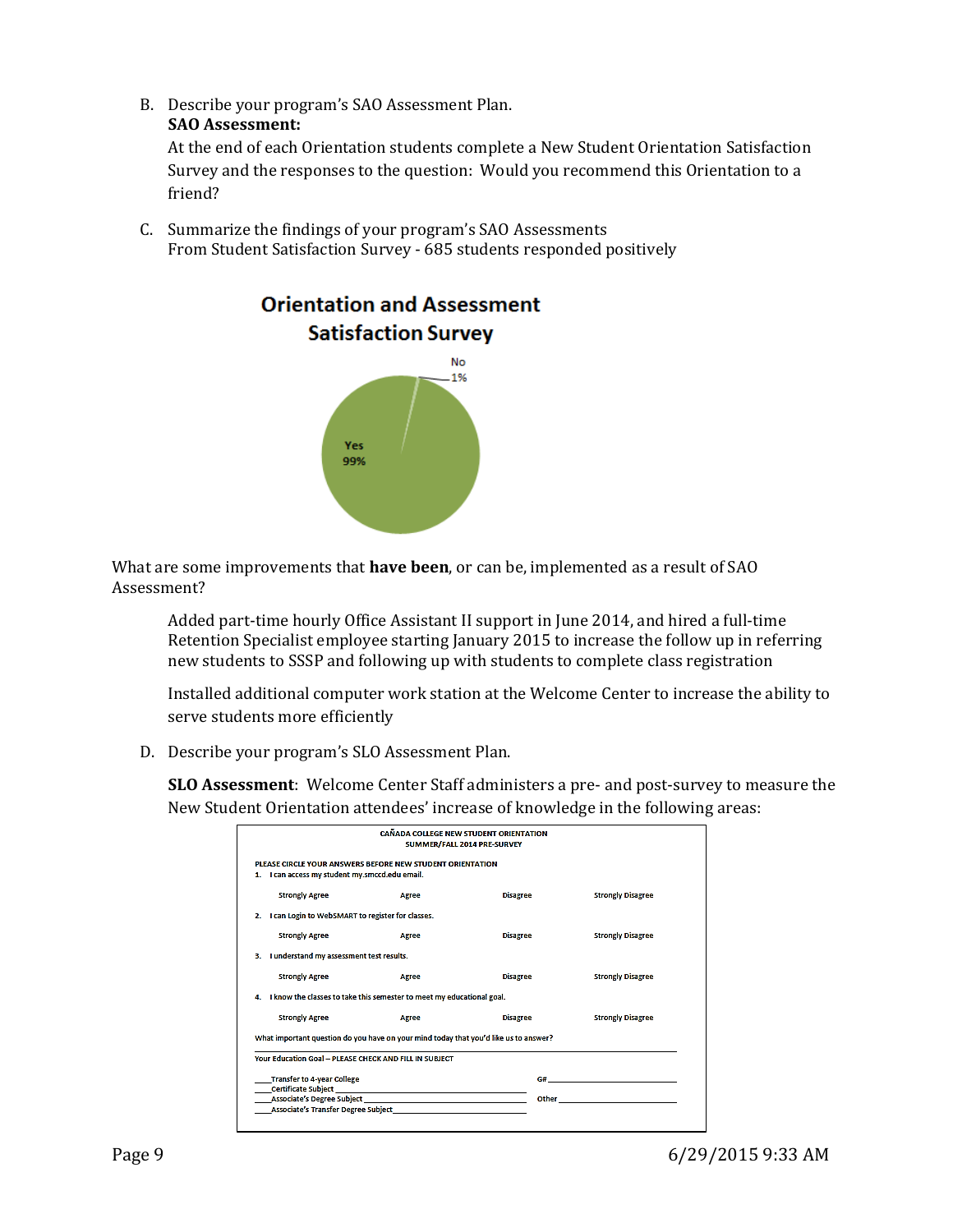- Ability to use of My.smccd.edu student communication email
- Ability to Register for classes using WebSMART
- Ability to understand Math and English Assessment Test results and how they relate to their classes on the SEP and their education goals based on the course sequence guide provided to each new student
- Ability to understand how placement test results relate to their SEP and Education Goal/s



E. Summarize the findings of your program's SLO Assessments.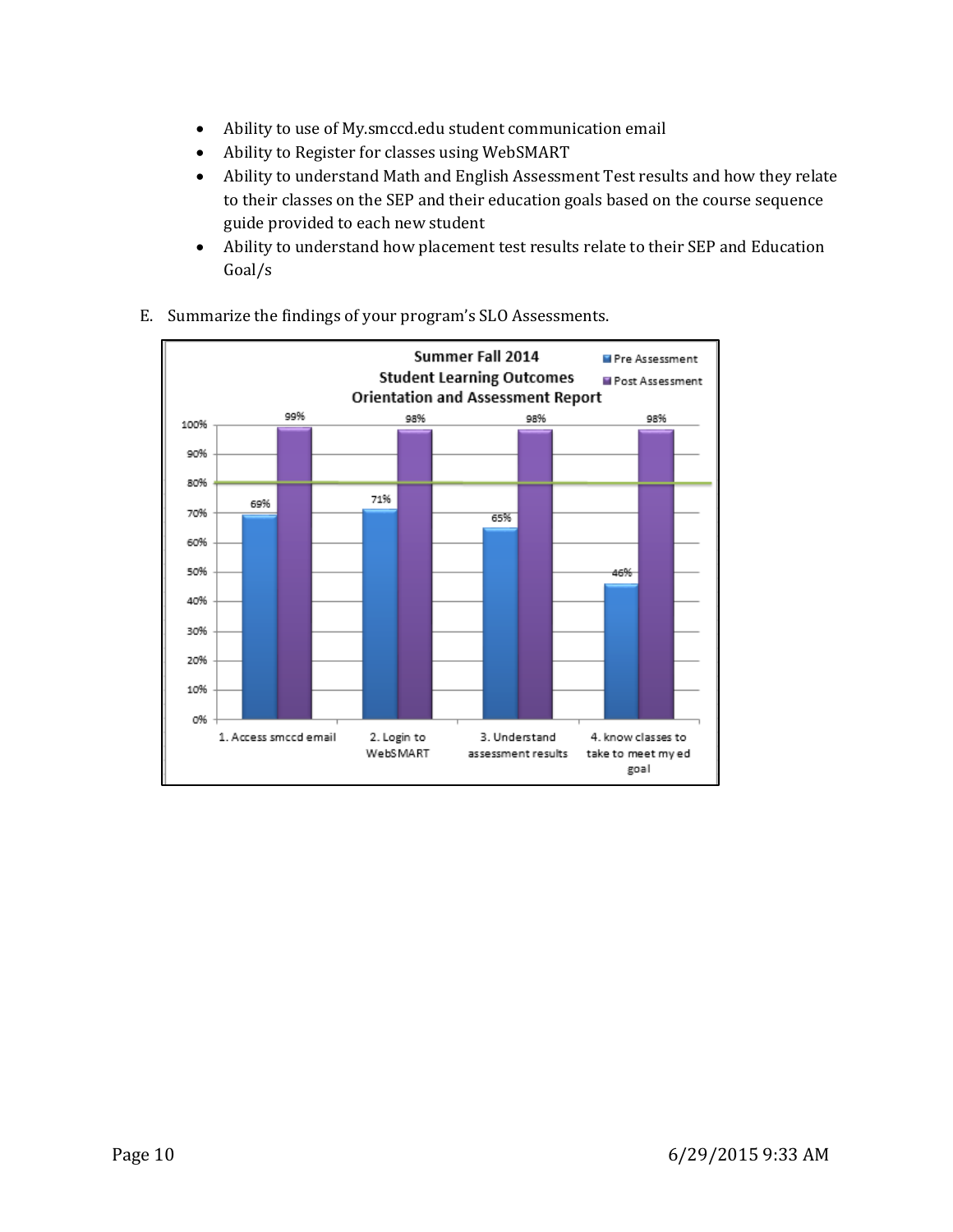

I can access my student my.smccd.edu email student knowledge increased 33%

I can Log in to WebSMART to register for classes student knowledge increased 27%

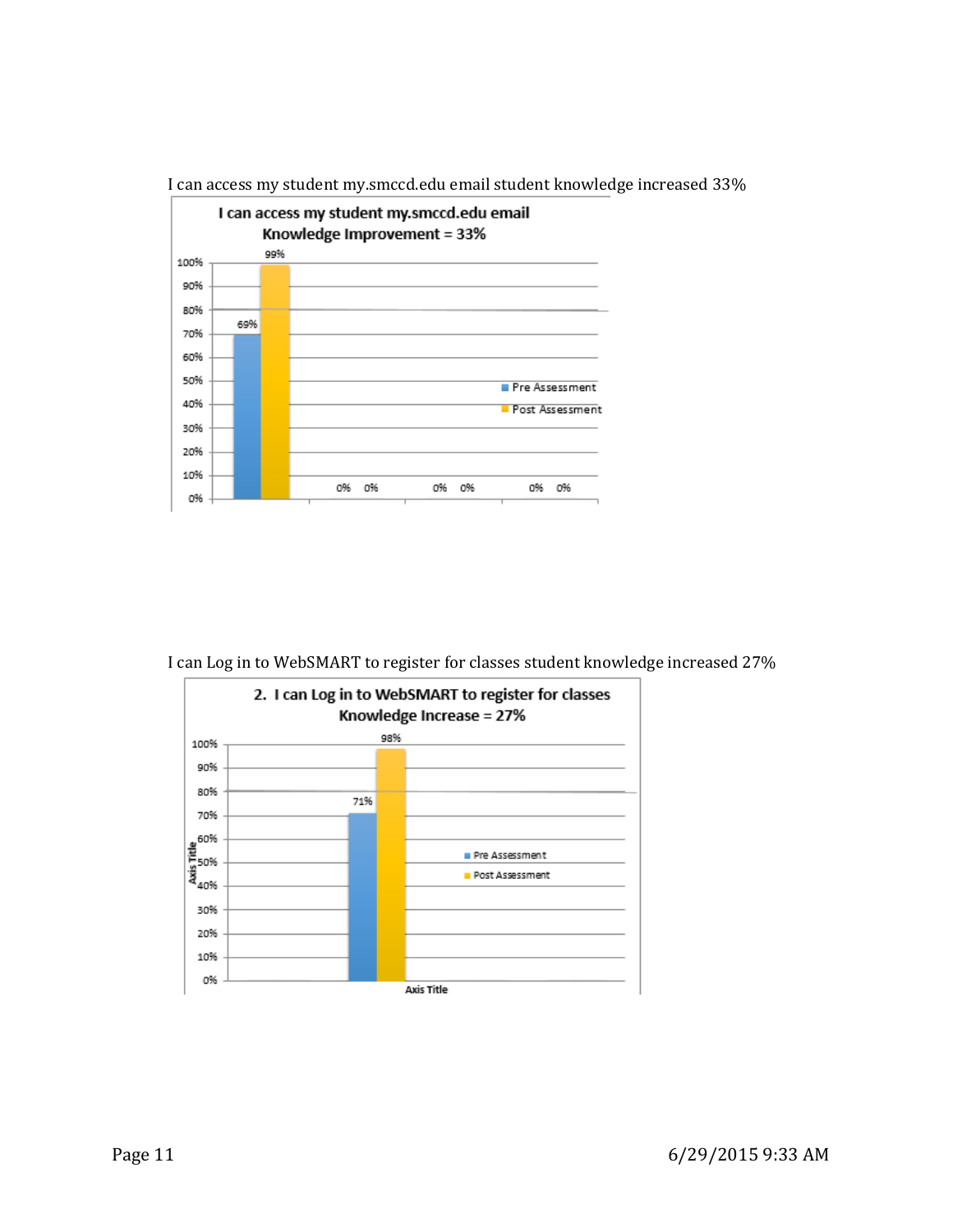

I understand my assessment test results student knowledge increase 33%

I know the classes to take this semester to meet my education goal student knowledge increased 52%

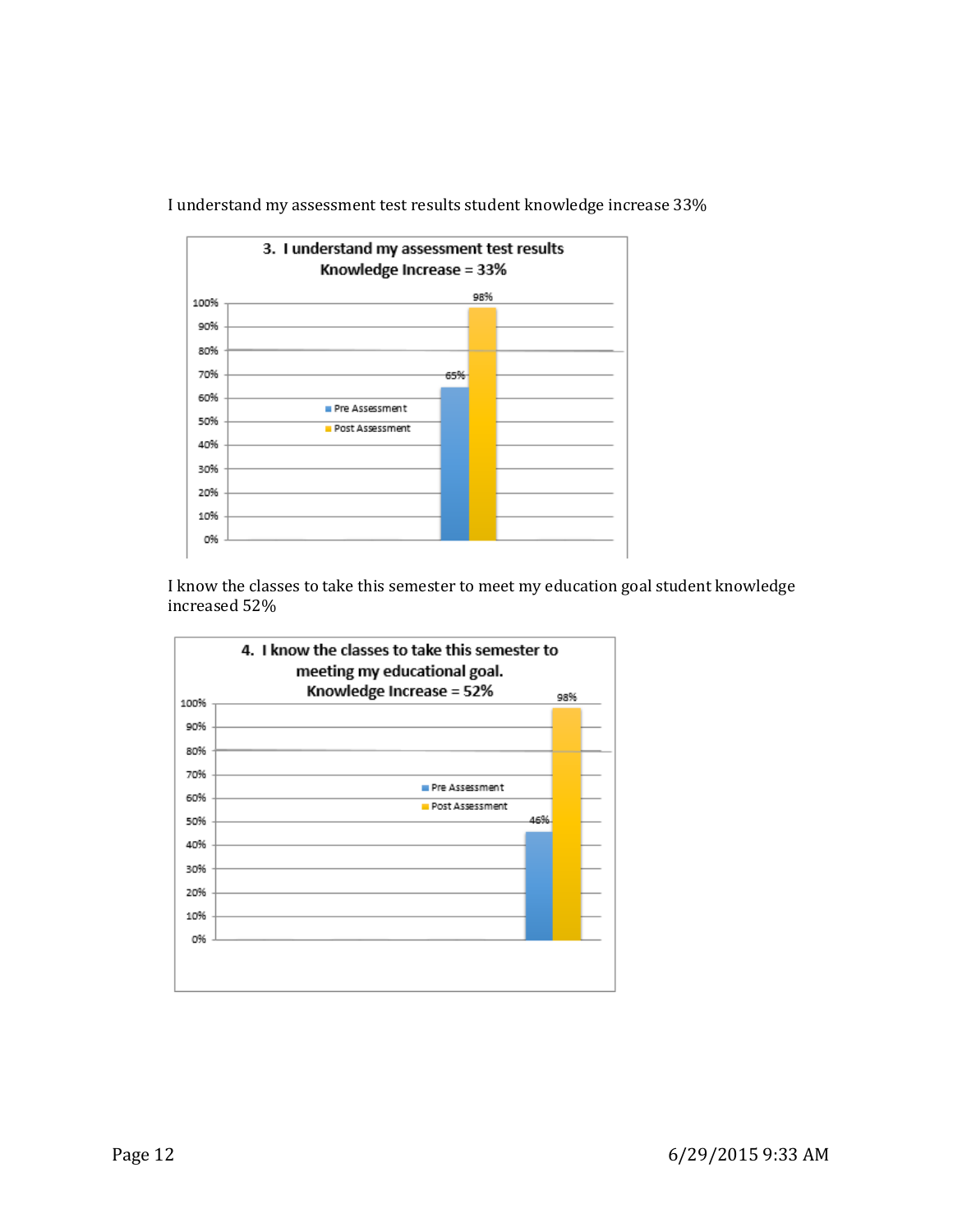# **Looking Ahead 2015-16**

# State your SAOs and SLOs for the next review cycle.

| SA <sub>0</sub><br>Enhance student<br>satisfaction of the Cañada<br>College Orientation,<br>Assessment and<br><b>Registration Program</b><br>after attending the<br>Orientation session.                                                                              | <b>Action Plan</b><br>Satisfaction Survey<br>Implement suggestions from<br>the Satisfaction Survey                                                                                                                                                                                                                                                                                                                                                                                                                                                                                                                                                                            | <b>Timeline</b><br>2015-16 | <b>Responsible Party</b><br>Jeanne Stalker,<br>Loretta Davis Rascon,<br>Yesenia Haro, Maggie<br>Baez | <b>Resources Required</b><br>N/A |
|-----------------------------------------------------------------------------------------------------------------------------------------------------------------------------------------------------------------------------------------------------------------------|-------------------------------------------------------------------------------------------------------------------------------------------------------------------------------------------------------------------------------------------------------------------------------------------------------------------------------------------------------------------------------------------------------------------------------------------------------------------------------------------------------------------------------------------------------------------------------------------------------------------------------------------------------------------------------|----------------------------|------------------------------------------------------------------------------------------------------|----------------------------------|
| SA <sub>0</sub><br><b>Increase Non-Exempt</b><br>New Student registration<br>from 55% to 60%                                                                                                                                                                          | <b>Action Plan</b><br>Send follow up letter<br>periodically to remind<br>students to register for<br>Summer and/or Fall classes<br>after initial non-exempt<br>welcome letter.                                                                                                                                                                                                                                                                                                                                                                                                                                                                                                | <b>Timeline</b><br>2015-16 | <b>Responsible Party</b><br><b>Ruth Miller</b>                                                       | <b>Resources Required</b><br>N/A |
| <b>SLO</b><br>Students will improve<br>their knowledge of SSSP<br>campus and online<br>resources, showing<br>improvement from the<br>New Student Orientation<br>Pre-Survey to the New<br><b>Student Orientation</b><br>Post-Survey by a 10%<br>increase in knowledge. | <b>Action Plan</b><br><b>Welcome Center Staff</b><br>administers a pre- and post-<br>survey to measure the New<br>Student Orientation attendees'<br>increase of knowledge in the<br>following areas:<br>1) Ability to use of<br>My.smccd.edu student<br>communication email<br>2) Ability to Register for<br>classes using WebSMART<br>3) Ability to understand Math<br>and English Assessment Test<br>results and how they relate to<br>their classes on the SEP and<br>their education goals based on<br>the course sequence guide<br>provided to each new student<br>3) Ability to understand how<br>placement test results relate<br>to their SEP and Education<br>Goal/s | <b>Timeline</b><br>2015-16 | <b>Responsible Party</b><br>Jeanne Stalker,<br>Loretta Davis Rascon,<br>Yesenia Haro, Maggie<br>Baez | <b>Resources Required</b><br>N/A |
| Students will understand<br>that they are able to<br>register for Summer<br>and/or Fall classes<br>following the Summer<br>and/or Fall New Student<br>Orientation.                                                                                                    | Add a true false question to<br>the Pre- and Post-Orientation<br>Survey about when to register<br>for Summer and/or Fall<br>classes in the Summer/Fall<br>2015 New Student Orientation<br>Pre- and Post-Survey                                                                                                                                                                                                                                                                                                                                                                                                                                                                | 2015-16                    | Jeanne Stalker,<br>Loretta Davis Rascon,<br>Yesenia Haro, Maggie<br>Baez                             | N/A                              |

#### In the table, describe how you will you address identified opportunities for improvement.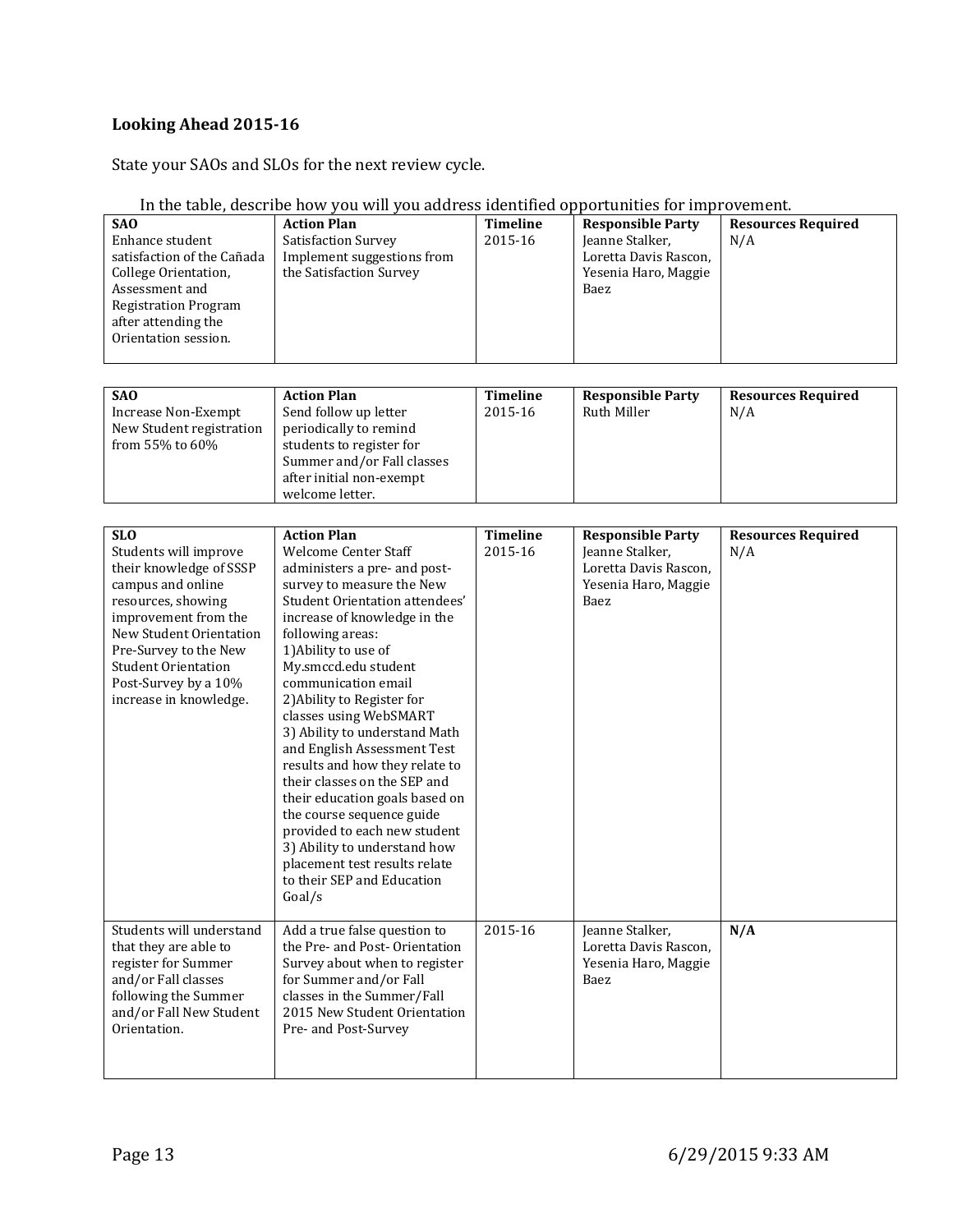## **Resources Required:** Hourly Personnel

## **8. Personnel:**

- A. List new or replacement positions you anticipate requesting. Identify the term (fall or spring) and year in which you anticipate submitting the staffing request. **NOT APPLICABLE**
- B. Include links to new position request documents:

### **9. Non-Instructional Equipment:**

A. Provide a list of all equipment needed. To be funded, requests must include all the required purchasing information.

| Item name | New/Repair/Replace<br>ment | Vendor | Catalog<br>number | Unit Price | #<br>Needed | <b>Justification</b> | Contact |
|-----------|----------------------------|--------|-------------------|------------|-------------|----------------------|---------|
| N/A       |                            |        |                   |            |             |                      |         |
|           |                            |        |                   |            |             |                      |         |

B. Will additional space be needed to accommodate the requested equipment? Will the requested equipment require maintenance agreements and or support personnel? If so what are the projected costs? **NO**

## **10. Information Technology**

**A.** Provide a list of all software and hardware needed. Include the required purchasing information and/or desired capabilities. **(Kim Lopez to provide details)**

| Item name                                | New/Upgrade | Vendor                                                                                              | Catalog<br>number | Unit Price                                         | # Needed | <b>Justification</b> | Contact |
|------------------------------------------|-------------|-----------------------------------------------------------------------------------------------------|-------------------|----------------------------------------------------|----------|----------------------|---------|
| <b>Sexual Harassment Video</b><br>Module | New         | Orientations to adhere to<br>new state mandate to<br>provide new students<br>with Sexual Harassment |                   | Required for New Student<br>Prevention information |          |                      |         |

- B. Will additional space be needed to accommodate the requested equipment? **NO**
- C. Will the requested equipment require maintenance agreements and or support personnel? **NO** If so what are the projected costs?
- **11. Facilities:** Identify your program's facility needs (custodial services, maintenance, remodeling, or new construction) and provide a brief explanation/justification. Identify if the needs address ADA, safety, or utility concerns.

N/A

**Professional Development:** What professional development is needed to strengthen your program? Why? How will the professional development benefit the college?

Describe professional development requests for next year.

Project Management team training to better handle the projects at the Welcome Center